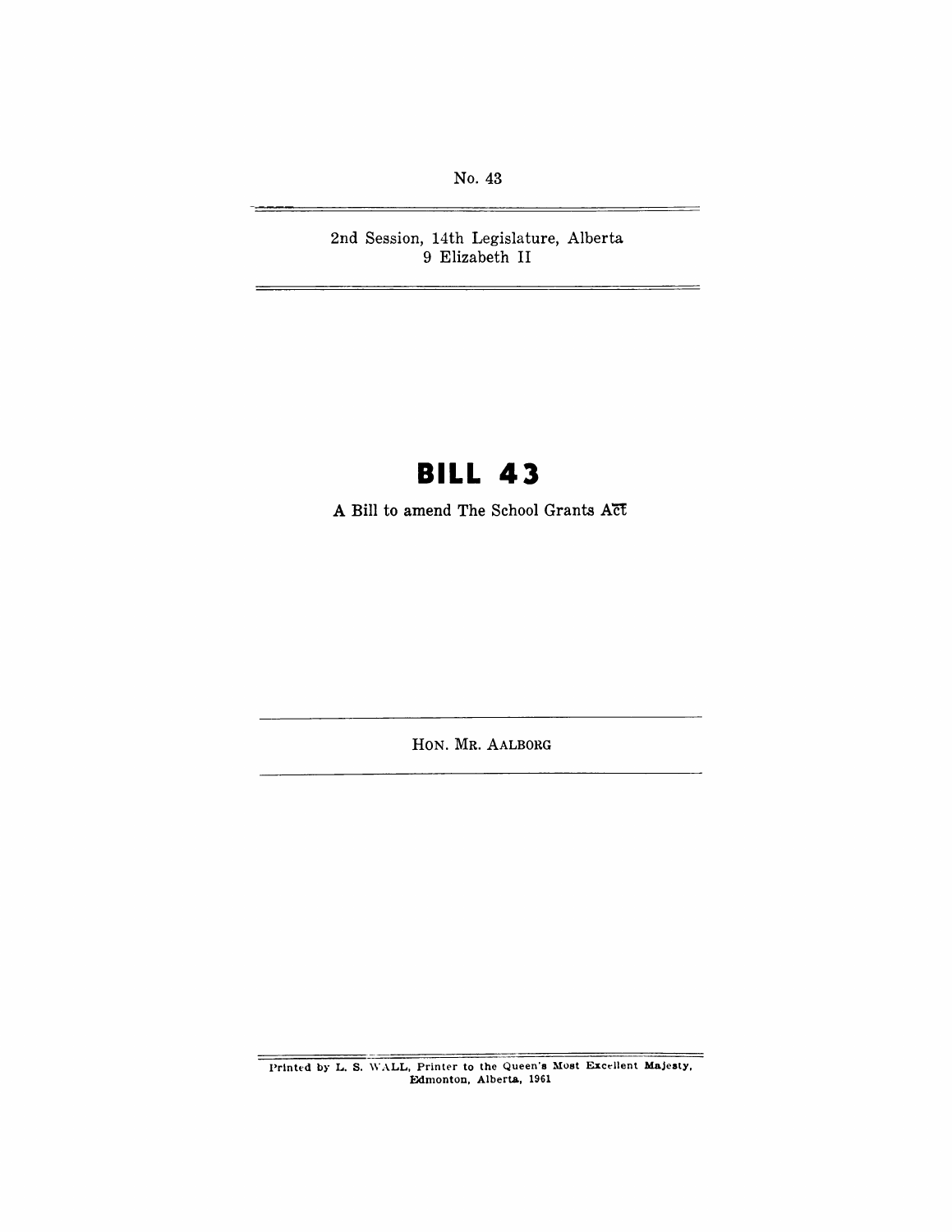Exp!anatory **Note** 

**2.** The School Grants Act is amended to enable the moneys pay-able under it to be pooled with the moneys payable to school boards out of the School Foundation Program Fund.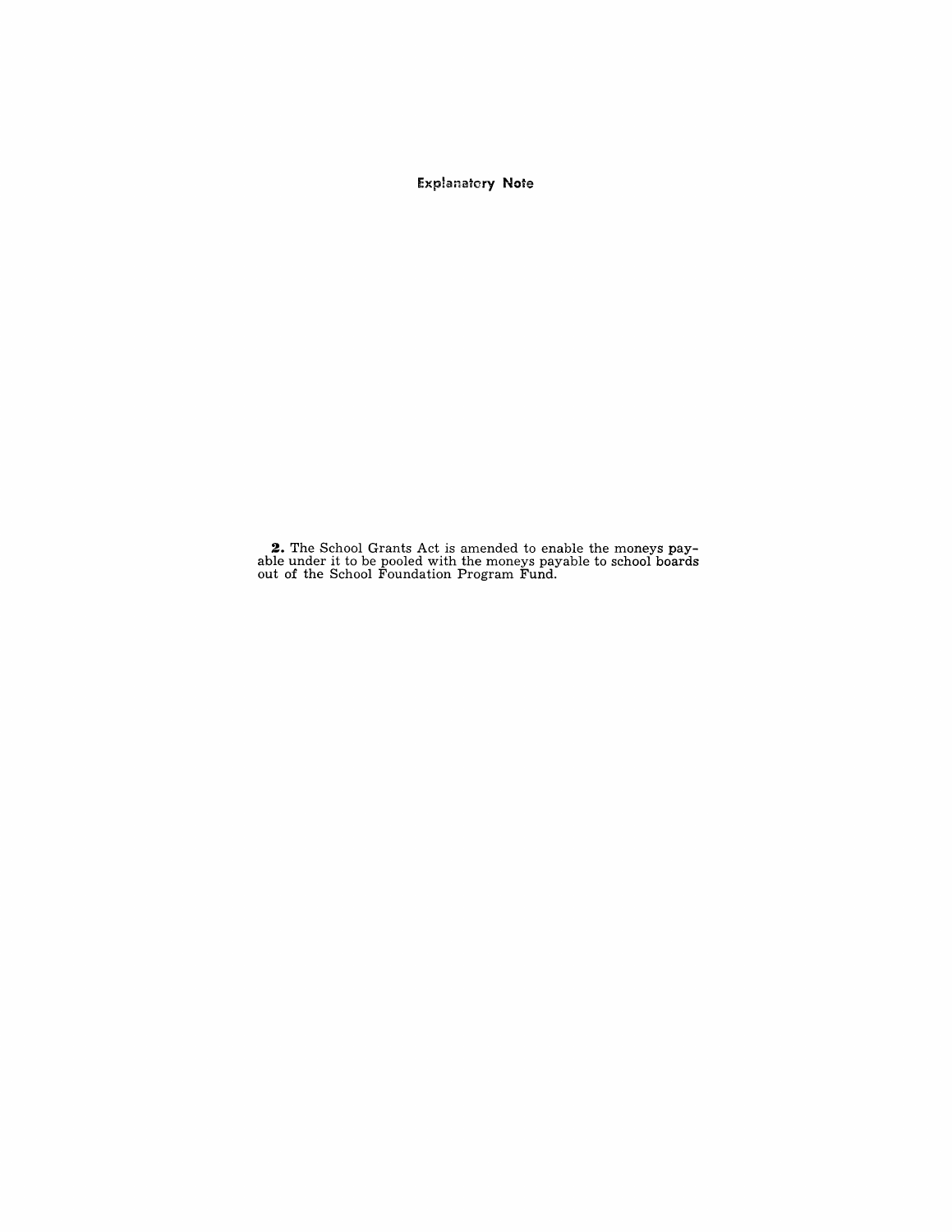# **BILL**

## No. 43 of 1961

#### An Act to amend The School Grants Act

### *(Assented to* , 1961)

HER MAJESTY, by and with the advice and consent of the Legislative Assembly of the Province of Alberta, enacts as follows:

*1. The School Grants Act,* being chapter 299 of the Revised Statutes, is hereby amended.

2. The following new section is added immediately after section 3:

3a. Notwithstanding anything contained in this Act, the regulations may provide for the payment into the School Foundation Program Fund established under section *304a*  of *The School Act* of the money available for grants payable under this Act to those school boards that are entitled to receive payments from that Fund and such money may be paid out of that Fund in accordance with the regulations governing that Fund.

3. This Act comes into force on a date to be fixed by proclamation.